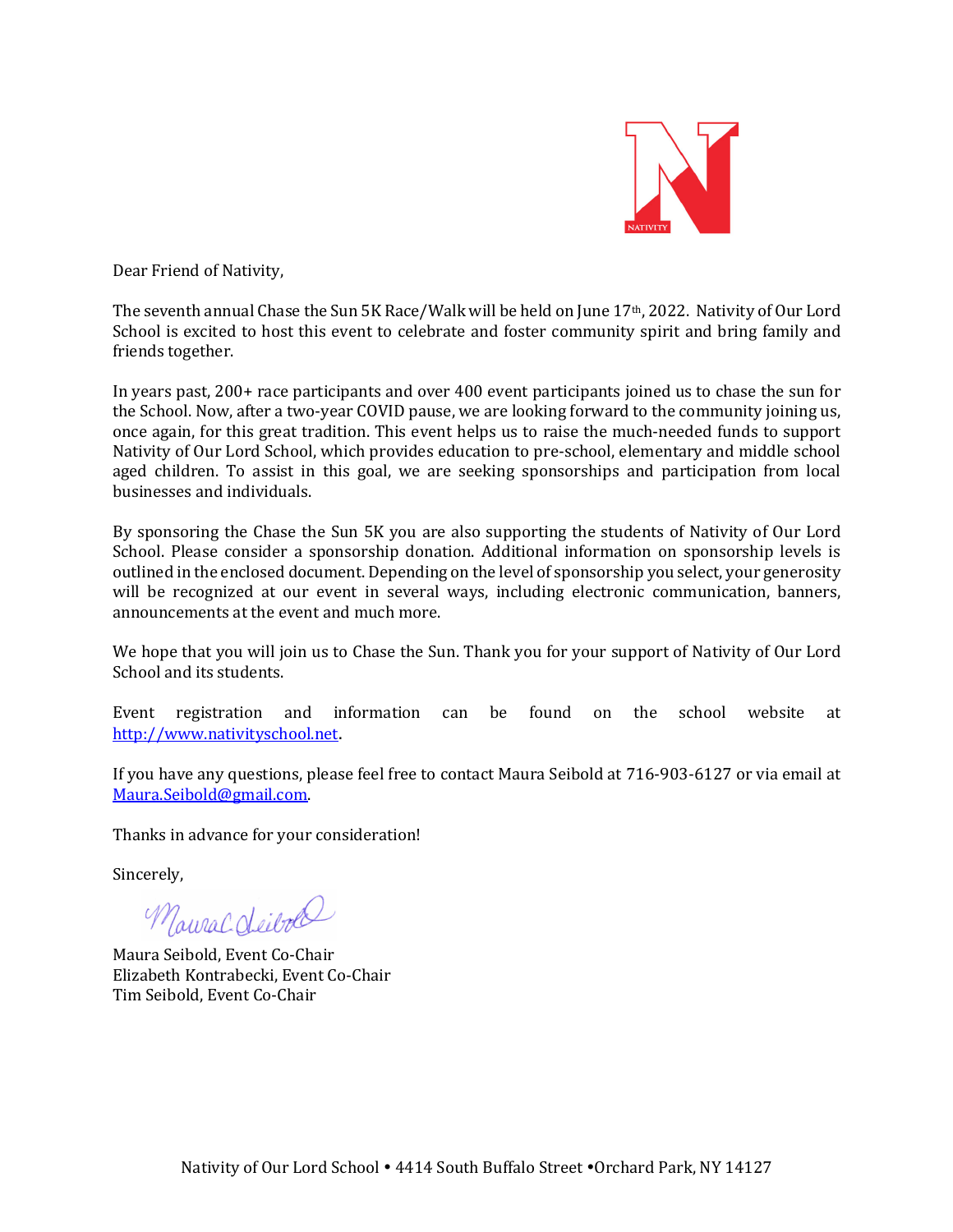

#### **2022 Summer Solstice 5K – Chase the Sun! June 17, 2022 7:30pm**

# **Sponsorship Opportunities**

## **Title Event Sponsor - \$ 2,000 (Premier Sponsorship – One Available)**

Includes prominent listing (w/logo) as Diamond Sponsor on all promotional materials including:

- Large Company Logo on back of all T-shirts
- Company Logo on all digital applications
- Company Logo on all printed registration materials
- Opportunity to place promotional item at Race Check-In table
- Continuous mention of company information by event announcer before, during, and after event
- Company Logo on Website
- Company listed on sponsor "Thank You for Your Support" banner
- 5 Complimentary Race Entry Fee's

## **Gold Event Sponsor - \$ 1,500**

Includes prominent listing as Gold Sponsor on all promotional materials including:

- Small Company Logo placed on back of all T-shirts
- Company Logo on all digital applications
- Company logo on all printed registration materials
- Special mention of company by event announcer before, during and after event
- Company Logo on Website
- Company listed on sponsor "Thank You for Your Support" banner
- 3 Complimentary Race Entry Fee's

## **Silver Event / Post Party Sponsor - \$ 500**

Includes the following:

- Small Company logo on back of all T-shirts
- Company listed on sponsor "Thank You for Your Support" banner
- Company Logo on Race Website
- 1 Complimentary Race Entry